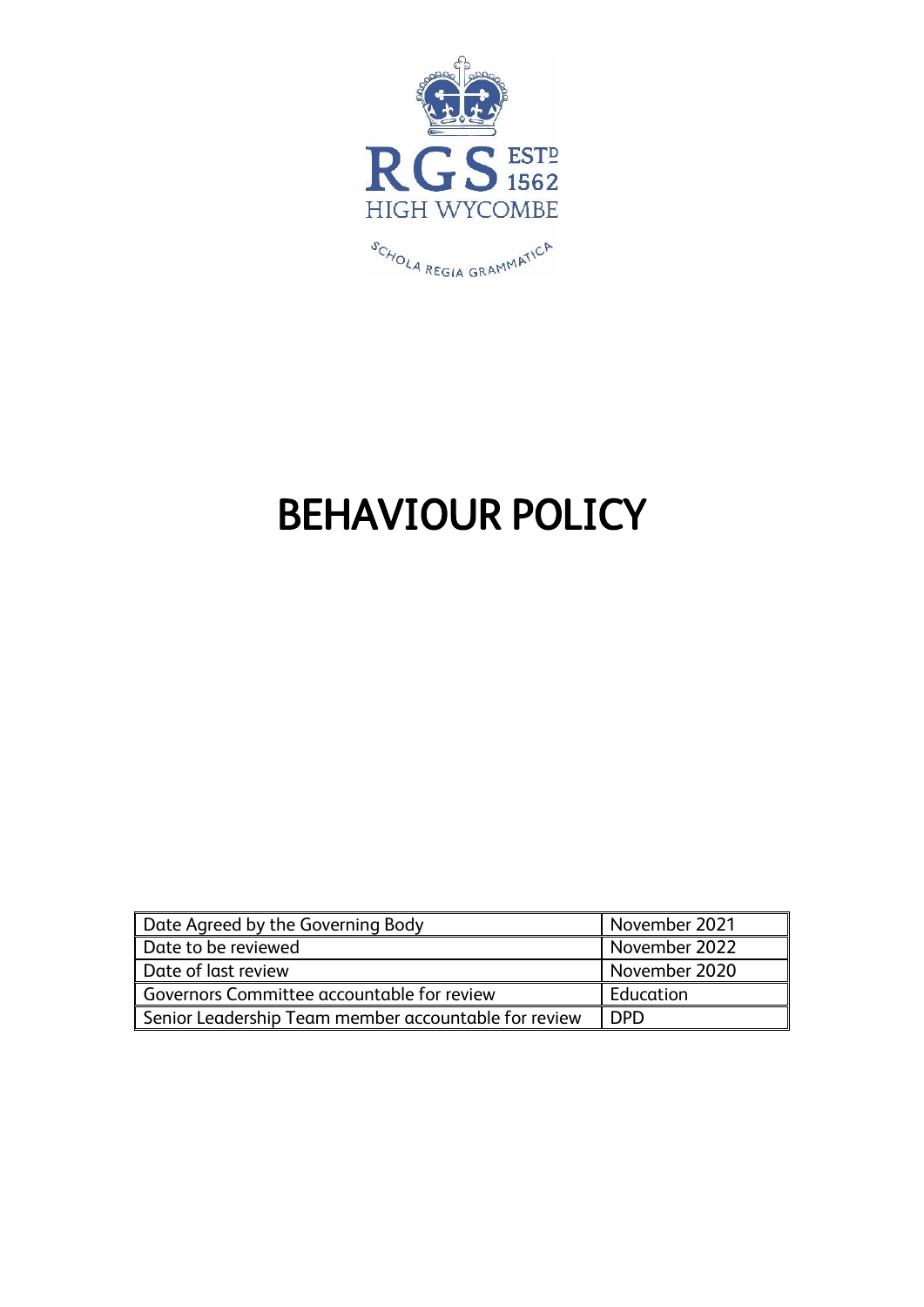

# Behaviour Policy

# 1. Introduction

The Royal Grammar School is highly regarded in the local and national community and recognises the value of good relationships between all members of the school. High aspiration and achievement combined with mutual respect are fundamental to the aims of the school. There must be commitment on behalf of all stakeholders to uphold the high standards and values that we expect. Good behaviour is implicit in these expectations and is essential in maintaining the orderly environment necessary for effective teaching and learning. Every student should seek to invest maximum effort and exemplify good conduct and we expect all staff to take the same initiative in maintaining these standards, inside and outside the classroom. It is important that students feel recognised for their achievements and the use of praise is encouraged as an effective means of positive behaviour management. Good planning, positive role modelling, effective teaching and the consistent and fair use of rewards are deemed effective way of ensuring that few serious behavioural problems develop. Since behaviour at RGS has been acknowledged as 'Outstanding' it is recognised that the majority of behavioural or work-related problems should be tackled without the need for significant sanctions. However, if the need arises, school policy should be followed as quickly as possible to achieve resolution on the basis that good discipline provides a secure basis for a happy, secure and high achieving school.

This policy should be read in conjunction with other related policies:

- Acceptable Use of ICT Policy
- Anti-Bullying Policy
- Attendance Policy
- Child Protection Policy
- Drugs and Illegal Substances Policy
- Educational Visits and Expeditions Policy
- E-Safety Policy
- Exam Policy
- Home-School Agreement
- Homework Policy
- Mobile Phone Policy
- Peer-on-Peer Abuse Policy
- Preventing Radicalisation Policy
- Remote Learning Policy
- School Rules
- Sixth Form Agreement
- Uniform Policy
- Valuables Guidance

Further guidance and expectations of students and staff are also available on SharePoint, on the VLE, the Staff Code of Conduct and in the Staff Handbook.

# 2. Expectations

Detailed expectations of behaviour are indicated in specific policies and school documents but in general we expect students to respect themselves, their peers, school staff, visitors and the school environment.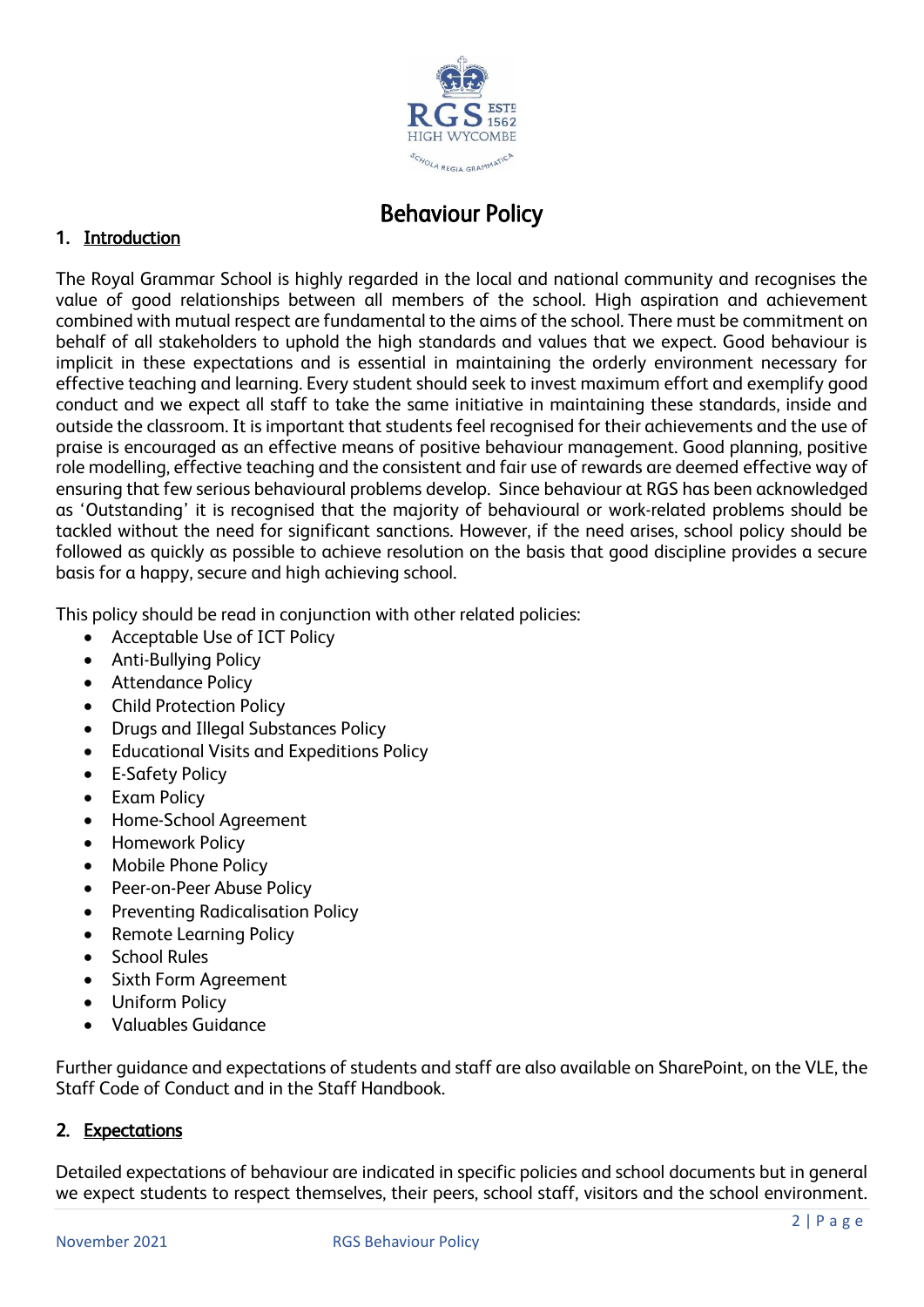We expect students to follow any specific rules relating to, for example, a pandemic or other emergency situation. We also expect students to aspire to achieve their best in the classroom, in their relationships and in Co-curricular activities.

A high standard of self-discipline is expected of all students both in and out of school and on school virtual learning platforms and all other social media platforms. The Headmaster expects that any reasonable request by any member of staff should be carried out at once and without argument. Students need to be aware that the school will take action to discipline any student whose behaviour does not fall within the standards accepted at RGS.

Students' behaviour outside school, to and from school, on school business – for example, on school trips or away fixtures – is subject to the RGS Behaviour Policy. Poor behaviour in these circumstances will be dealt with as if it happened in school.

For behaviour outside school, to and from school, but not on school business, the Headmaster may discipline a student if there is a clear link between that behaviour and maintaining good behaviour and discipline among the student body as a whole or if the action might bring the school into disrepute.

Unacceptable behaviour in the immediate vicinity of the school, on a journey to or from school or when wearing the school uniform will be subject to the sanctions of RGS.

Students learn of our expectations and of their role and responsibilities in many ways. Students sign the Home-School Agreement when they join the school. The Sixth Form sign their Agreement at the beginning of Year 12. There are notices in Form Rooms indicating the School Rules and the Code of Conduct of the class room. Form Tutors and Subject Staff regularly reinforce behaviour expectations and remind students of relevant policies such as the School Rules, the Anti-Bullying Policy, the Acceptable Use of ICT Systems Policy and the Homework Policy. PSHCE lessons also focus on behaviour management issues for example bullying and relationships. "Thought for Thursday" work for extended form periods and assemblies are on a variety of topics and they often stress the values of respecting others and aspiring to achieve the best in a variety of contexts.

#### 3. Roles and Responsibilities

Governors, staff, students, parents and carers are all expected to uphold the Policy, its principles and the ethos and values of the school. The expectation is that all stakeholders will work in partnership to maintain high standards of behaviour both in and out of school. It is also expected that all stakeholders will model good behaviour to the other members of the school community.

# 4. Rewards

We seek to acknowledge, reward and value achievement, success, progress, effort and good behaviour and attitude. We also recognise that appropriate praise and rewards actively promote good and improved behaviour by the students. We recognise and reward students by:

- verbal and written praise and positive feedback
- achievement points on SIMS
- House Points
- Recognition Marks
- Praise Cards
- meetings with Form Tutor or Heads of Year
- meetings with members of the Senior Team or the Headmaster
- comments on reports
- letters home
- public praise in assemblies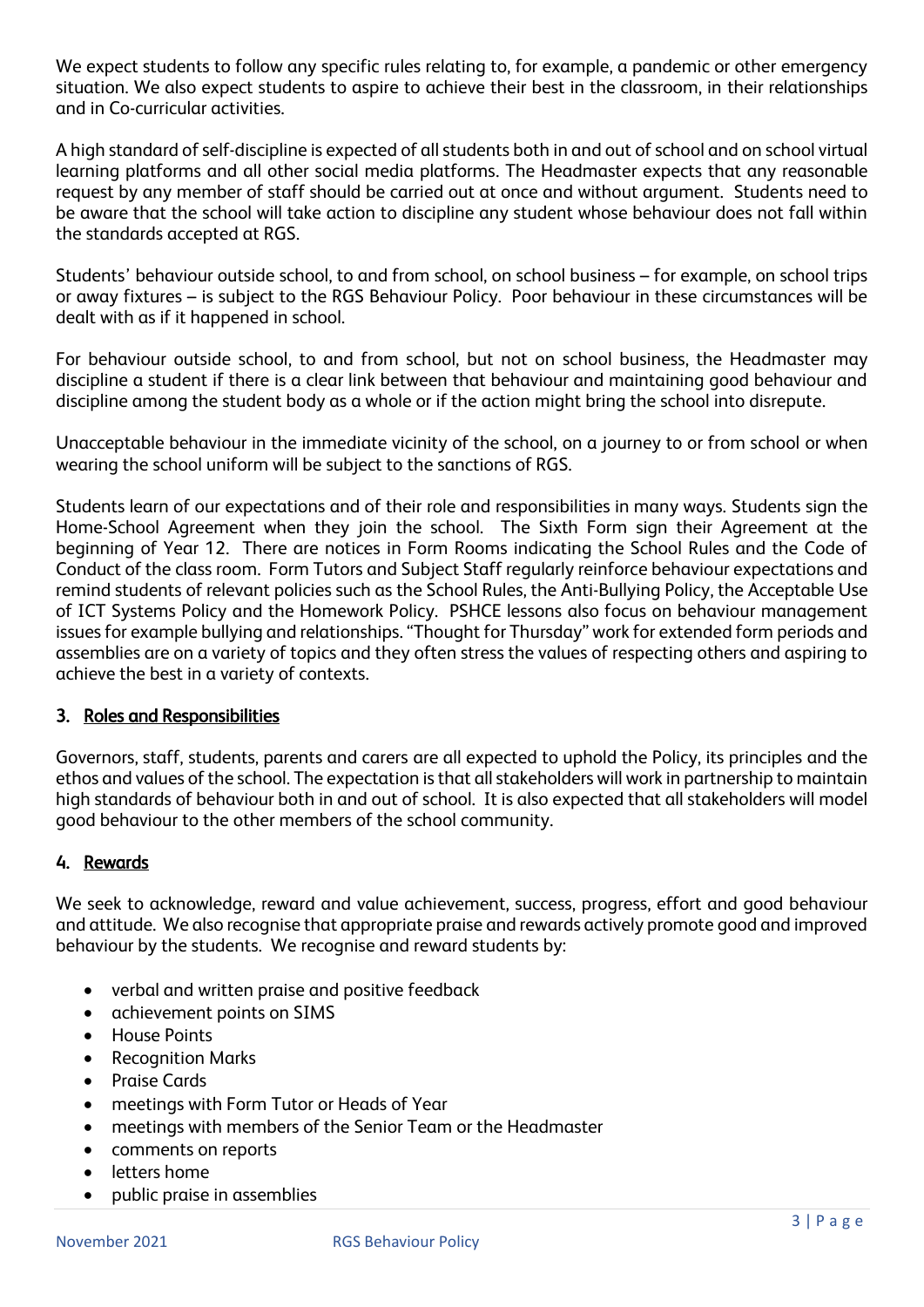- awards and certificates in assemblies
- privileges and responsibilities (e.g. position in House System, Subject Ambassador, Prefect)
- sports award evenings
- Colours and Diplomas of Merits and Prizes at Prize Giving.

#### 5. Sanctions

The vast majority of students at the school are a credit to the school, to their families and to themselves and should receive few sanctions. Where sanctions are necessary, staff are encouraged to be consistent and fair and to ensure that support is offered where necessary. Staff are also encouraged to:

- Admonish the behaviour not the person
- Avoid early escalation to severe sanctions, reserving them for serious or persistent misbehaviour
- Avoid whole group sanctions that punish the innocent as well as the guilty
- Take account of individual circumstances, for example a student who has not completed his homework because of a family crisis
- Encourage students to reflect on the effects of their misbehaviour on others.

The strategies and sanctions for inappropriate behaviour include:

- non-verbal communication
- expectation reminder
- verbal warning or admonishment
- reminder of consequences of misbehaviour
- behaviour note and points on SIMS
- a student moved in class
- a talk with a student
- break or lunch time detention
- after school detention
- a detention with a Head of Year
- a detention with a member of the Senior Team
- a phone call home
- punctuality check card
- behaviour / work check card (monitored by the Form Tutor, Head of Department or Head of Year)
- modifying behaviour agreement
- removal from a class and a referral to a member of the Senior Team
- loss of privileges
- a meeting with parents/carers
- a restorative justice meeting
- Saturday morning detention
- attendance at school during staff training day (holiday for students)
- withdrawal from school visits, teams and events
- withdrawal from lessons
- Pastoral Support Programme
- Not being permitted to sit external examinations at The Royal Grammar School
- Internal Suspension
- Fixed Term Suspension
- Permanent Exclusion.

In accordance with the DfE regulations the school will inform parents of any after school detention issued, giving a minimum of 24 hours' notice. It should be noted that the school does not seek the permission of parents; the notice is given merely to inform them of the action.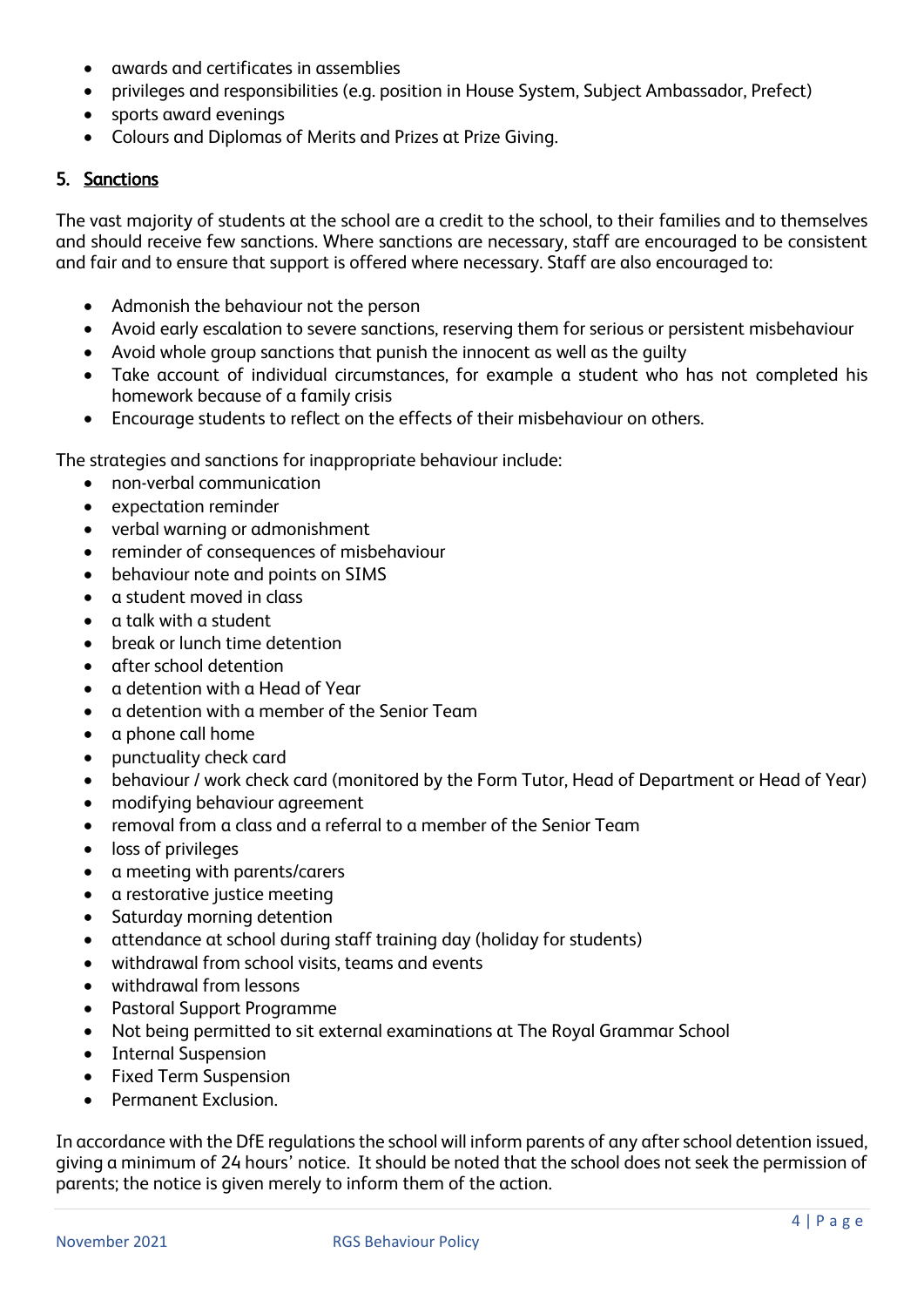This is not a complete list and the Headmaster reserves the right to impose any form of sanction up to and including permanent exclusion. For some offences, other bodies may take action, notably the police when the law has been broken, or the examination boards when malpractice occurs. For some offences, the outcomes may be externally mandated.

# 6. Physical Intervention / Positive Handling

Our policy on the use of physical restraint complies with Department for Education guidance, "The Use of Reasonable Force, Advice for Headteachers, Staff and Governing Bodies" July 2013. This policy states that staff must only ever use reasonable force as a last resort, e.g. to prevent pupils from committing an offence, injuring themselves or others or damaging property. Reasonable force is used either to control or restrain pupils. Control generally implies passive physical contact such as blocking a pupil's path or physical contact like leading a pupil by the arm away from a situation which might escalate. Restraint means to hold back physically or to bring a pupil under control, such as dealing with pupils who are fighting and who refuse to separate. At all times staff should try to avoid causing any injury to pupils. Incidents where physical intervention/positive handling has been used should be recorded by staff in the log held by the Student Development Team and signed by an adult witness.

# 7. Serious breaches of the Behaviour Policy

Serious breaches of the school's expectations of behaviour, or where allowing the student to remain in school would seriously harm the education or welfare of the student or others in the school, can lead to an internal or external suspension. Internal suspension involves the student being isolated from other students in school during the school day. External suspensions can be for a fixed number of days (currently up to a maximum of 45 days in a school year). During the first 5 days of any suspension, work will be set by the student's teachers and the student will be required to complete the work. Section 103 of the Education Act 2006 places a duty upon parents in relation to an excluded student. A parent has to ensure that their child is not present in a public place during school hours without reasonable justification during the first five days of each and every fixed period suspension or permanent exclusion. From the sixth day onwards of the suspension the school will make alternative arrangements for education which may entail attending another establishment to receive education.

Sometimes suspensions can be permanent exclusions. The reasons will be made clear to the student and parents and will be informed by the school's Behaviour Policy, statutory guidance and, where appropriate, advice from local authorities.

In the interests of natural justice, the school would wish to consider the previous behaviour of the student involved and any mitigating circumstances.

The following would normally incur a suspension of a fixed term or permanent exclusion. DfE guidance is followed.

- 1. Serious breach or challenging of school rules or policies
- 2. Violent, intimidating, aggressive behaviour to another student, member of staff or member of the public
- 3. Carrying an offensive weapon.
- 4. Sexual violence or sexual harassment of another student, member of staff or member of the public
- 5. Persistent bullying including cyberbullying, sexist, homophobic/LGBT, SEN/disability and racist bullying
- 6. Peer on peer abuse
- 7. Theft of any sort, irrespective of monetary value
- 8. Drug, tobacco, e-cigarette and alcohol possession or use whilst under the jurisdiction of the school
- 9. Bringing alcohol or drugs into school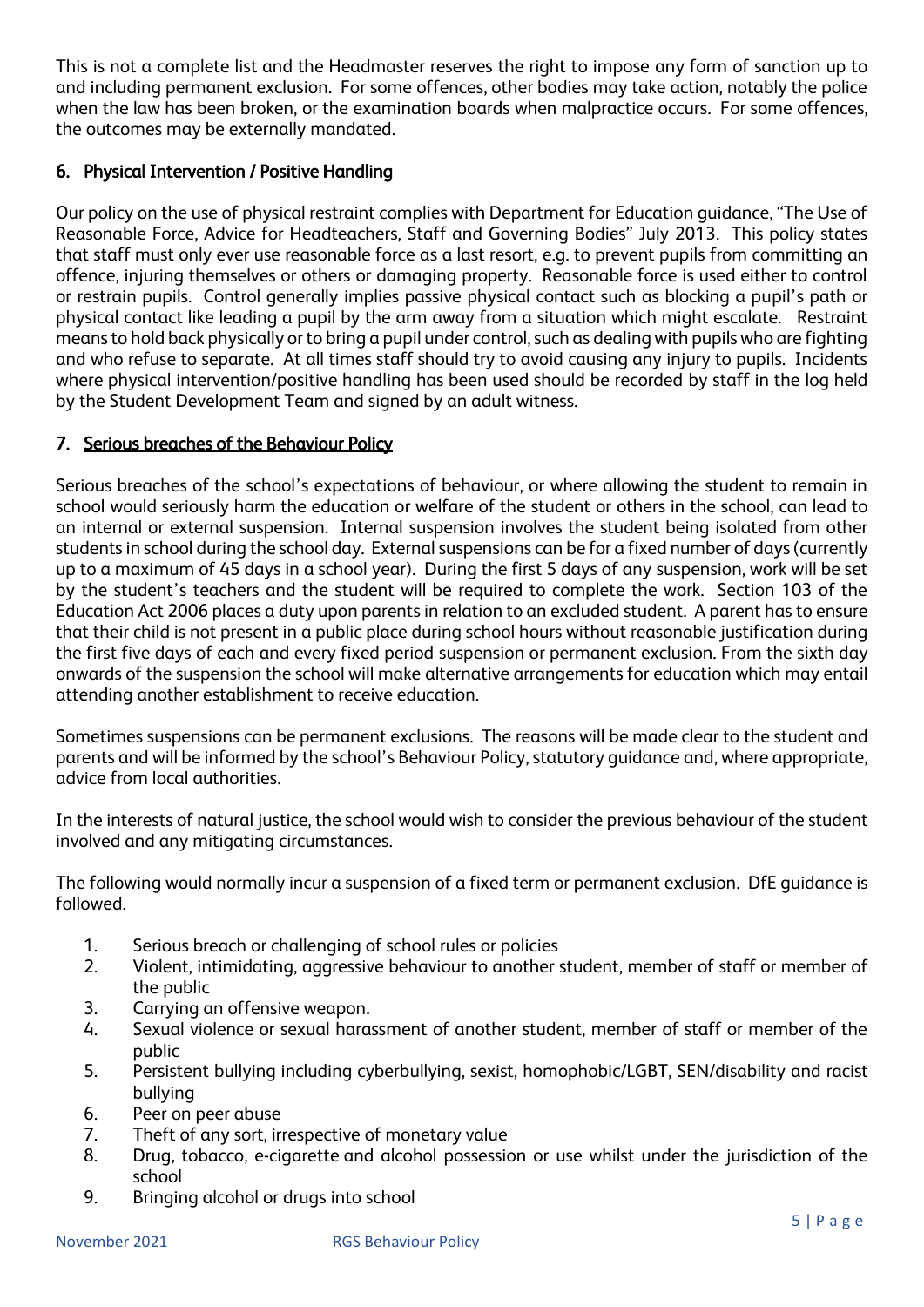- 10. Offences against staff, particularly those of a slanderous, libellous, physical, sexual nature or accompanied by insolent or sexual language
- 11. Proven malicious allegations against staff
- 12. Acts, or possession of materials of an indecent or sexual nature
- 13. Setting fires or causing substantial damage to property
- 14. An act which brings the school into disrepute
- 15. Misuse of ICT equipment and the internet
- 16. Irresponsible conduct which results in damage to property or injury to others
- 17. Repeated acts of misbehaviour
- 18. An uncooperative response to a reasonable request or instruction
- 19. Wilful and repeated transgression of protective measure to protect public health.

The instances listed above are not exhaustive but indicate the severity of such offences and the fact that such behaviour can affect the discipline and well-being of the school community.

#### 8. Permanent Exclusion

A decision to exclude a student permanently is a serious one and is used only in exceptional circumstances. It will usually be the final step in a process for dealing with disciplinary offences, following a wide range of other strategies, which have been tried without success. It is an acknowledgement by the school that it has exhausted all available strategies for dealing with the student and should normally be used as a last resort.

There will be exceptional circumstances where it is appropriate to permanently exclude a student for a first or "one off" offence. The following behaviours are examples of where such decisions might be taken:

- Serious actual or threatened violence against a member of staff.
- Serious actual or threatened violence against another student.
- Sexual abuse or assault of a student or a member of staff.
- Possession, use or supplying an illegal drug on school premises.
- Carrying an offensive weapon.

#### 9. Investigating Incidents

The school will investigate serious reported incidents of student behaviour and will seek to complete investigations within a reasonable time scale, which should not exceed five days. As part of investigations staff may ask students to write an Incident Report outlining the circumstances of an incident. This is normal school procedure and helps to clarify the circumstances of an incident.

The School follows the guidance from the Department for Education in relation to searching and confiscation. School staff may search for any item if the student agrees. The Headmaster and staff authorised by the Headmaster have a statutory power to search students or their possessions, without consent, where they have reasonable grounds for suspecting that the student may have a prohibited item. The list of items prohibited by the School includes:

- offensive weapons
- alcohol
- illegal drugs and substances
- material or articles related to illegal substances
- stolen items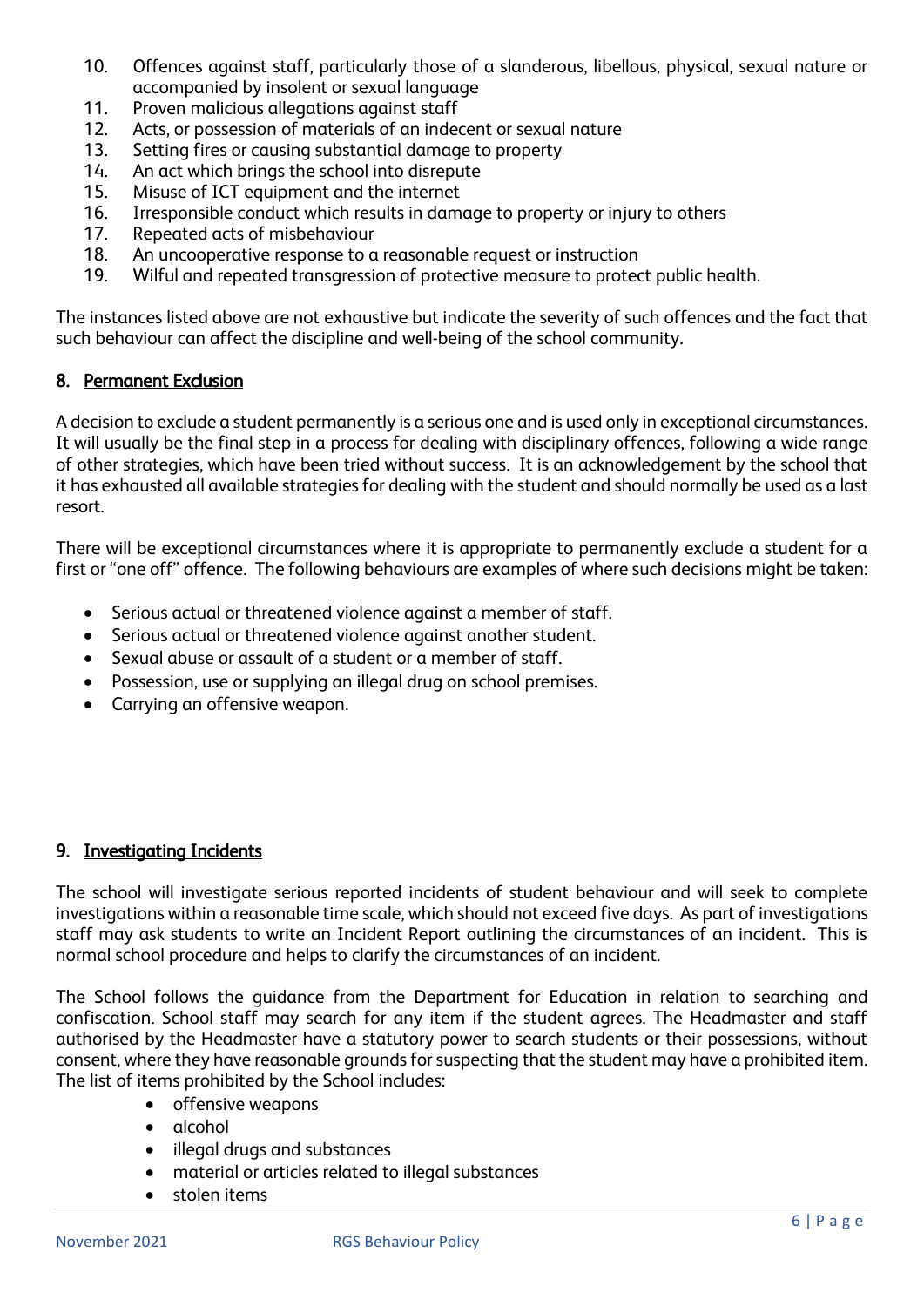- tobacco products and cigarette papers
- fireworks and explosive items
- lighters and items of ignition
- pornographic images and material or articles of a sexual nature
- any material or article related to the promotion of activities contrary to the School's values for example discriminatory, homophobic, biphobic, transphobic or extremist views
- any article that the member of staff reasonably suspects has been, or is likely to be, used to commit an offence or injure a person or damage property.

School staff can confiscate any prohibited item found as a result of a search. They can also confiscate any item they consider to be harmful or detrimental to School discipline. In some circumstances, it may be necessary to pass confiscated items to the police, for example stolen goods, drugs or offensive weapons, including knives.

School staff may examine without consent any data or files on an electronic device, including mobile phones, where there is good reason to suspect it has been, or is likely to be, used to commit an offence or cause personal injury or damage to property. They may also delete data or files if they think there is a good reason to do so, unless they are going to give the device to the police.

If there are reasonable grounds for suspicion that a student has a prohibited item hidden on their body, the Headmaster or a member of staff authorised by the Headmaster can contact the police to ask if they will carry out a search, particularly if the nature of the search exceeds the school's powers.

Where appropriate, parents of the student will be informed that a search has taken place. A record of the search, grounds for it and the outcome will be logged.

#### 10. Understanding this Policy

The Behaviour Policy will be reviewed annually. Students will be regularly reminded of the Policy by Form Tutors and in assemblies throughout the school year so that all students have a clear understanding of the expectations of the school and the circumstances in which sanctions will be invoked. Students can access the Behaviour Policy on the VLE and SharePoint and on the school website.

Whilst recognising its responsibilities towards each individual student, the Headmaster and the Governing Body are mindful that the school equally has a duty of care and responsibility for the protection of all students enrolled at the school.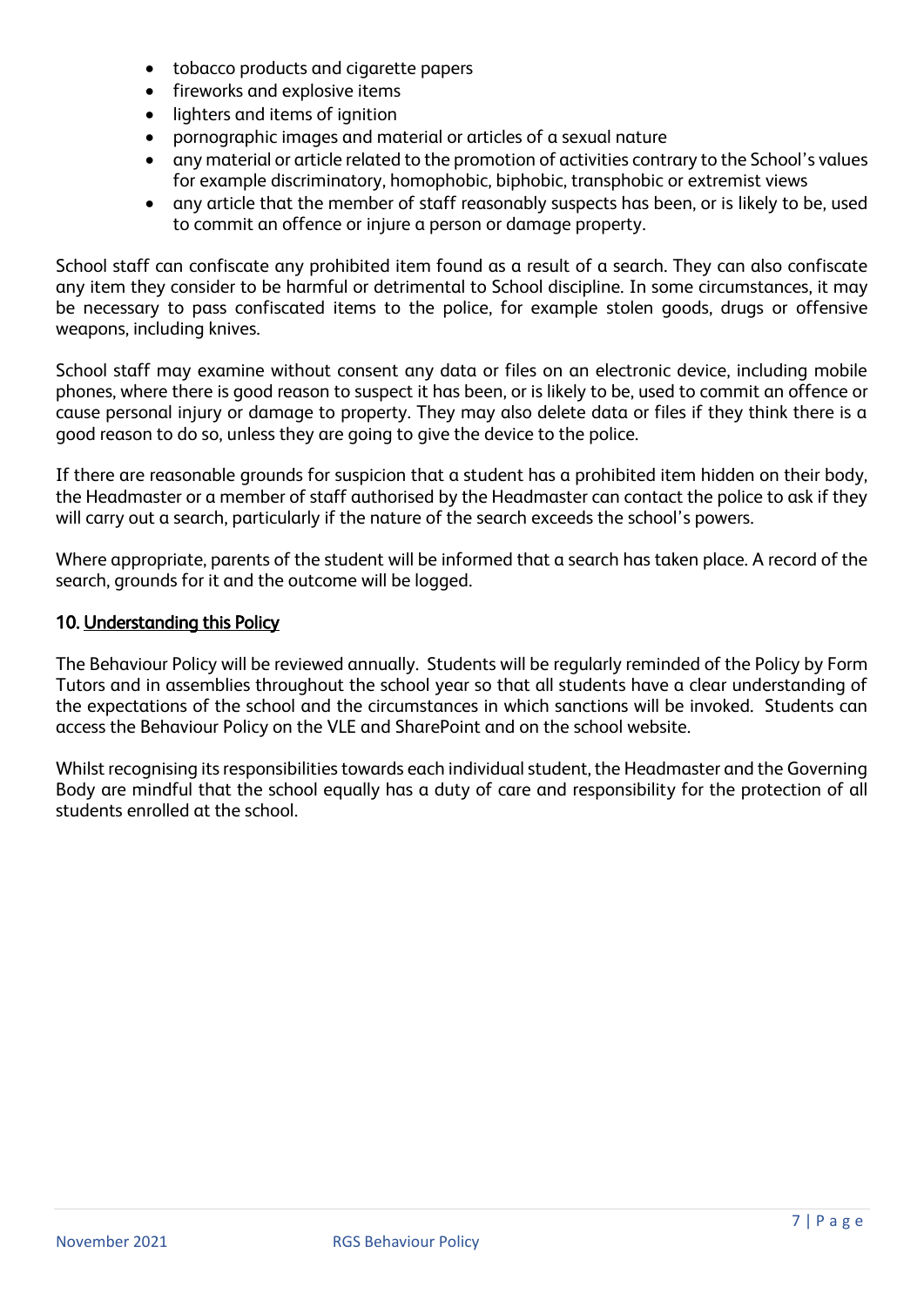#### Appendix A

#### **Behaviour Chart**

- Sanctions may change slightly based on the details and the nature of an incident.
- These sanctions apply during school hours, to and from school and whilst under the jurisdiction of the school. They apply to behaviour in and outside the classroom.
- All sanctions should be recorded on SIMS Behaviour with the exception that L1 sanctions outside of the classroom do not need to be recorded on SIMS.

| Level          | Behaviour                                                                                                                                                  | Sanctions              |
|----------------|------------------------------------------------------------------------------------------------------------------------------------------------------------|------------------------|
| L1             | Lack of equipment which significantly hinders the learning of a student such as books and iPads.                                                           | Verbal                 |
|                | Disrupting the learning of others                                                                                                                          | Warning                |
|                | Poor behaviour/inappropriate language                                                                                                                      |                        |
|                | Lateness to lesson                                                                                                                                         |                        |
|                | Uniform/appearance                                                                                                                                         |                        |
|                | Late/poor/missed homework                                                                                                                                  |                        |
| L2             | Repetition of L1 offence                                                                                                                                   | Break/Lunch            |
|                |                                                                                                                                                            | Detention              |
| L <sub>3</sub> | Repetition of L1 and L2 offences                                                                                                                           | After School           |
|                | Dishonesty/lying/Uncooperative response to a reasonable request                                                                                            | Detention              |
|                | Offensive/inappropriate language towards another student or in the vicinity of staff                                                                       |                        |
|                | Misuse of iPad: including removing MDM, unsupervised by staff, playing games                                                                               |                        |
|                | Inappropriate behaviour in cover lessons/Library                                                                                                           |                        |
|                | Late (once) to school without an acceptable reason                                                                                                         |                        |
|                | <b>Breach of Health and Safety Regulations</b>                                                                                                             |                        |
|                | Eating in a Form Room or inside buildings other than those which are designated eating areas                                                               |                        |
|                | You should not chew gum anywhere on the RGS site                                                                                                           |                        |
| L <sub>4</sub> | Repetition of L1 L2 L3 offences or heightened level of seriousness of above offences                                                                       | Saturday               |
|                | Truancy                                                                                                                                                    | Detention              |
|                | Failure to attend an L3 detention                                                                                                                          |                        |
|                | Being in the vicinity of smokers                                                                                                                           |                        |
|                | Being off-site without permission                                                                                                                          |                        |
|                | Isolated bullying incident                                                                                                                                 |                        |
|                | Inappropriate use of technology                                                                                                                            |                        |
| L <sub>5</sub> | Continued repetition or heightened level of seriousness of above offences                                                                                  | Internal               |
|                | Serious breach or challenging of school rules or policies                                                                                                  | Suspension             |
|                | Deliberate defiance                                                                                                                                        |                        |
|                | Swearing at or about a member of staff                                                                                                                     |                        |
|                | Fighting                                                                                                                                                   |                        |
|                | Inappropriate use of technology that causes hurt or offence to another student                                                                             |                        |
| L <sub>6</sub> | Repetition of L5 behaviour (heightened seriousness of offences)                                                                                            | External               |
|                | Smoking and or in possession of smoking equipment or e-cigarettes                                                                                          | Suspension             |
|                | Possession or consumption of alcohol                                                                                                                       |                        |
|                | Violence, assault or intimidating behaviour                                                                                                                |                        |
|                | Persistent bullying                                                                                                                                        |                        |
|                | Peer on peer abuse                                                                                                                                         |                        |
|                | Racist, homophobic, biphobic, transphobic, sexist, SEN, disability bullying or abuse                                                                       |                        |
|                | Inappropriate use of technology that causes hurt or offence to another student or member of staff                                                          |                        |
|                | Theft (regardless of monetary value)                                                                                                                       |                        |
|                | Irresponsible conduct which results in damage to property or injury to others                                                                              |                        |
|                | An act which brings the school into disrepute                                                                                                              |                        |
|                | Acts, or possession of materials of an indecent or sexual nature                                                                                           |                        |
| L7             | Wilful and repeated transgression of protective measures in place to protect public health<br>Persistent L6 behaviour (heightened seriousness of offences) |                        |
|                |                                                                                                                                                            | Permanent<br>Exclusion |
|                | Possession of a weapon<br>Possession, use or supplying an illegal drug                                                                                     |                        |
|                | Serious actual or threatened violence against a student or member of staff                                                                                 |                        |
|                | Sexual abuse or assault of a student or member of staff                                                                                                    |                        |
|                |                                                                                                                                                            |                        |